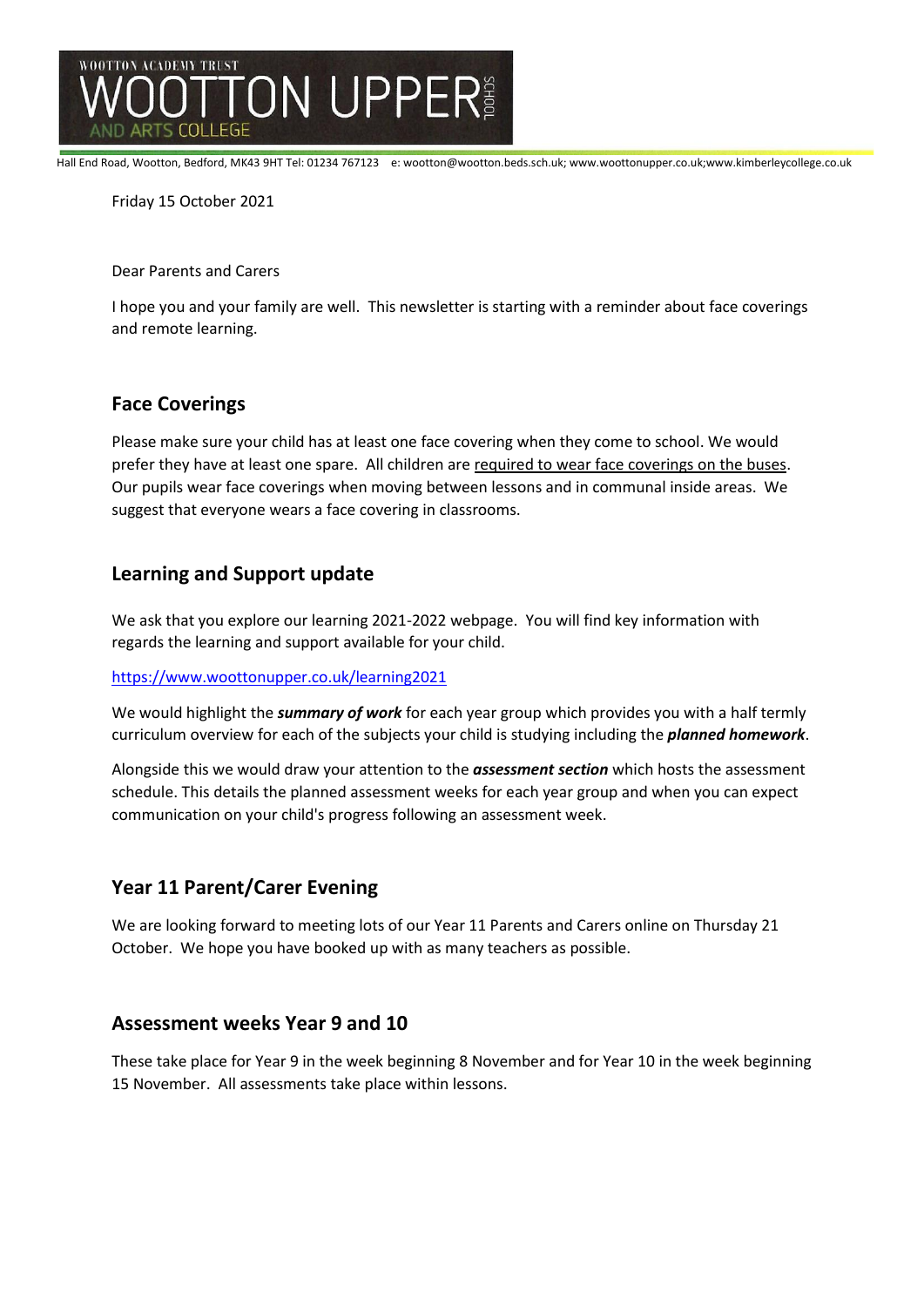#### **Remote Learning on Teams**

Please see below for where your child will find work to complete when they are at home. If you have difficulty accessing the work please contact Mrs Davies - [fdavies@wootton.beds.sch.uk](mailto:fdavies@wootton.beds.sch.uk)

If your child doesn't have a device on which to access the work at home please contact Mr McTernan - [gmcternan@wootton.beds.sch.uk](mailto:gmcternan@wootton.beds.sch.uk)

#### **Teams – Access for remote learning**

On any web browser go to [www.office.com](http://www.office.com/). Click on Teams and sign in with your full school email address. The Microsoft Teams app is available for free on the App Store (iPad and iPhone) or Google Play store (Android tablets and phones). Search for Microsoft Teams and download it. Once it is downloaded, open the app and log in.

Turn on notifications for Teams so that you get an instant notification when your teacher has set you a new piece of work, or posted an important message

You should now see all the Teams for you to be able to complete your classwork from home.

**All work is set in Teams. The location is slightly different due to the nature of the work set. Please see below for further information:**

 $D_{\text{V}}$ 

|                | Dy <u>year group</u> team<br>With Lesson log                                                                                            |
|----------------|-----------------------------------------------------------------------------------------------------------------------------------------|
| Class Notebook |                                                                                                                                         |
| Assignments    | <b>GCSE Science</b>                                                                                                                     |
| Grades         | <b>GCSE History</b>                                                                                                                     |
| Insights       | Year 9 History                                                                                                                          |
|                | Core PRE                                                                                                                                |
| Channels       | Year 9 Art                                                                                                                              |
| General        | Year 9 Textiles                                                                                                                         |
| Lesson Log     |                                                                                                                                         |
|                | By class team<br>With lesson log<br>French/Spanish<br>٠<br>Food<br>٠<br>Sport/PE<br>٠<br>Graphics<br>٠<br><b>PRE</b><br>٠<br>Media<br>٠ |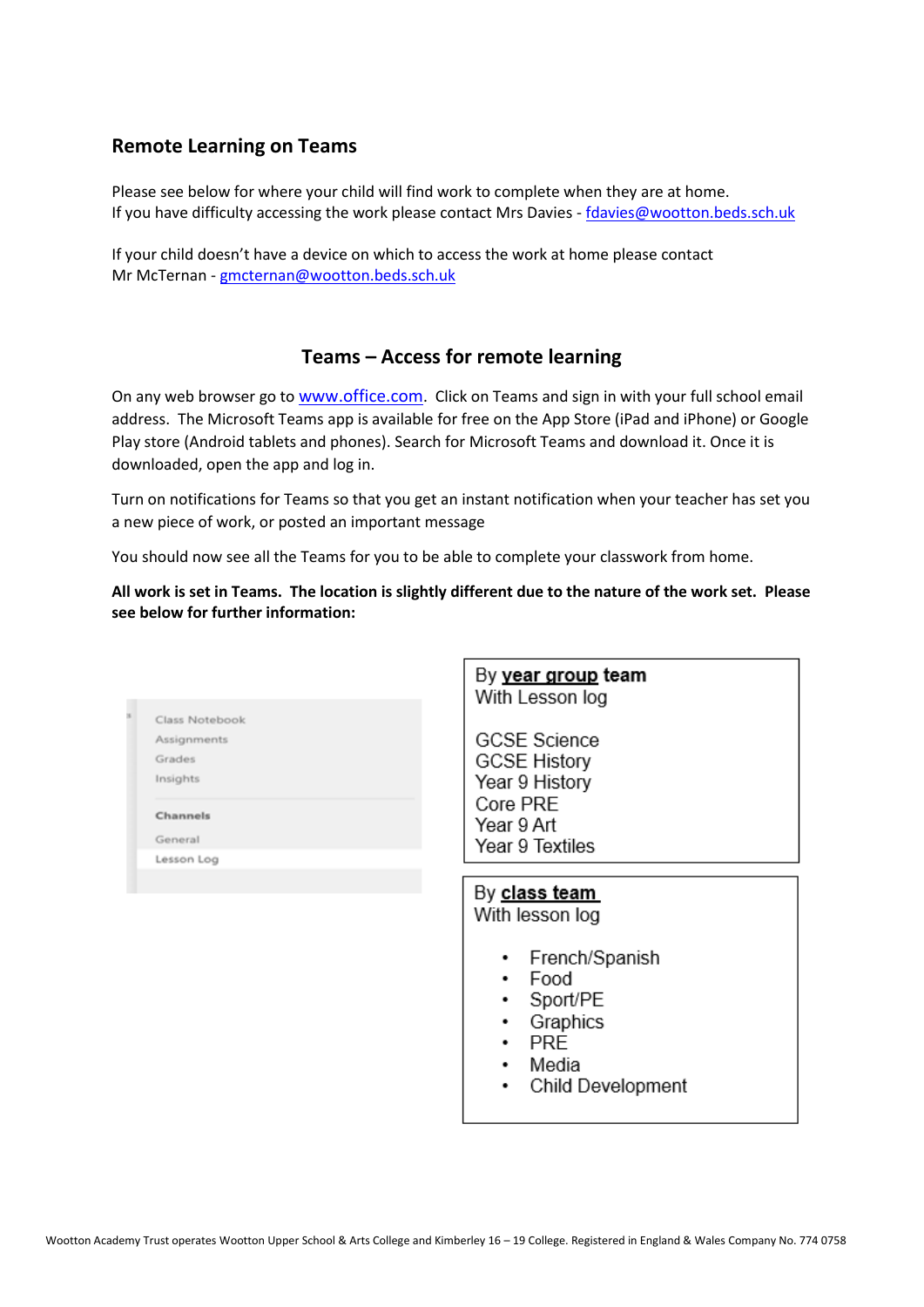

The following subjects set work by posting in your subject by class team:

| By class team           |  |  |
|-------------------------|--|--|
| With posting in General |  |  |
| Maths                   |  |  |
| English                 |  |  |
| Geography               |  |  |
| Dance                   |  |  |
| Drama                   |  |  |
| Music                   |  |  |
| Product Design          |  |  |
| <b>Business</b>         |  |  |
| Computing               |  |  |

If your child finishes the work set and wants to access other resources they should go onto Oak National Academy or BBC Bitesize.

#### **Science achievements**



# **Science Stars of the Week:**

Yr9 - Rebecca Smiley Yr10 - Jayden Boyce Yr11 - Kiara Creek

Yr9 - Corey Nyasulu Yr10 - Izzy Harvey Yr11 - Kofi-Ansah Sackey